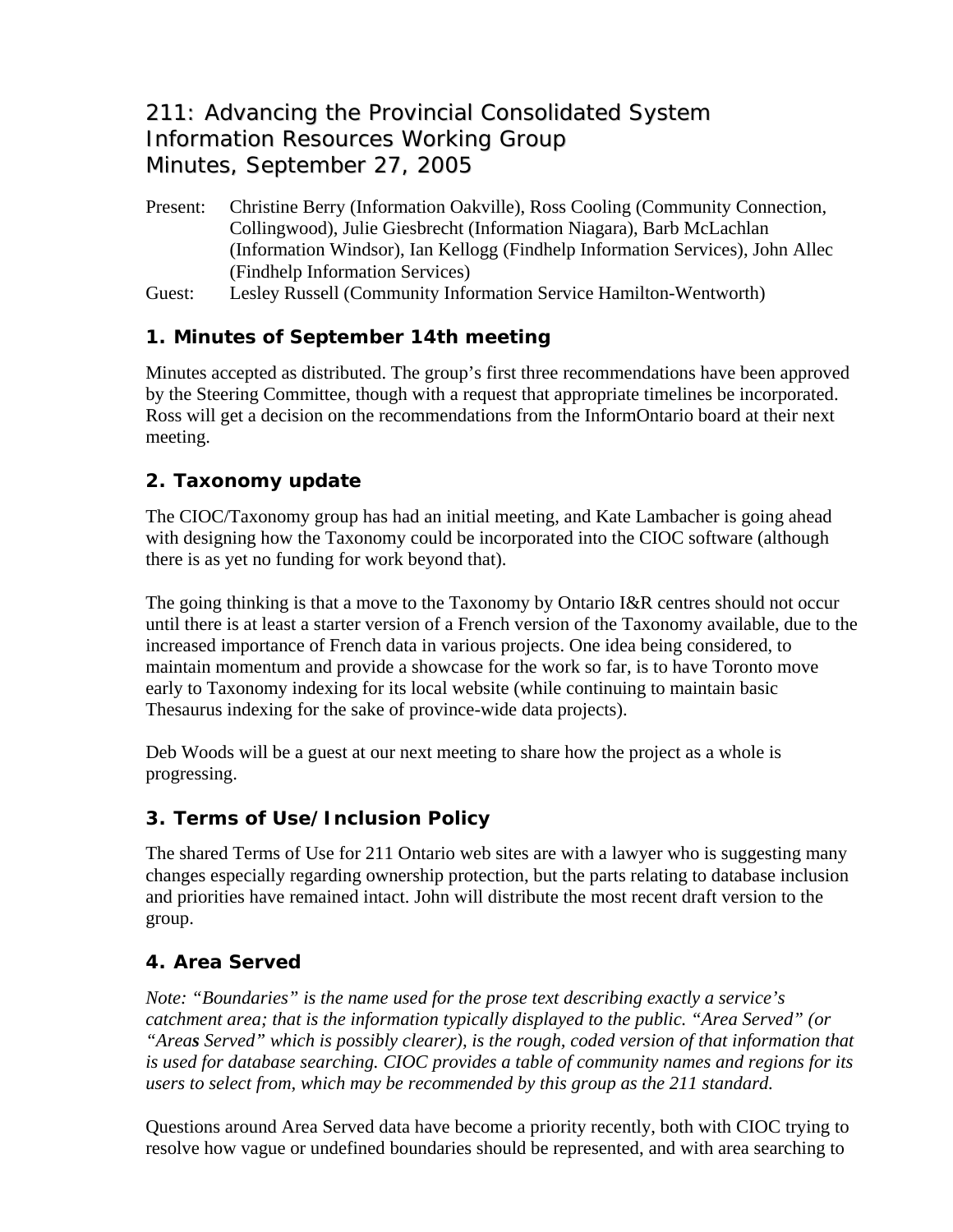be a key part of the new Inventory of Programs and Services application being developed for the Local Training Boards of Ontario.

Besides the thousands of values available from the communities table, CIOC currently allows three non-standard options for Area Served – "Not known", "Not limited" and "(blank)". A service in a record with a blank Area Served is considered to "serve nowhere" and is ignored in Area searches (so this practice should of course be avoided). "Not known" or "Not limited" records, on the other hand, are considered to "serve everywhere", and will show up in *all* Area searches.

The IPS portal, to be publicly launched November  $2<sup>nd</sup>$ , is the first 211 Ontario project that will be relying extensively on Area Served data as the key part of its functionality. Ian feels that generally people are choosing values (eg "Ontario" and "Canada") that are too broad to be useful in the portal. He would like to encourage data sharing partners to make coding decisions on a more realistic and practical basis, based on what is optimal for data sharing projects.

This would admittedly mean sometimes a great discrepancy between the information listed in Boundaries – which the consensus is should be as generous as is needed to accommodate the listed organization's preference – and the coding chosen to represent that. This should not be an issue for the listed organization unless it is allowed to see both types of information, which is typically not the practice.

For example an abortion clinic in Burlington might insist that the public Boundaries listed for it be "Ontario" (and perhaps every other abortion clinic in Ontario might request the same). But rather than represent that in Area Served with the value "Ontario", it would be much more useful for data sharing to choose a more realistic and practical value such as "Halton Region".

John brought up what seems to be a parallel with eligibility information, whereby many services have two levels of possible clientele -- the broadest possible definition of who is allowed to access the service, while the other is a specific group of people the service is "targetting" (e.g. "Open to all, with focus on Spanish-speaking communities"). Often it is only the latter, more specific group that is represented in indexing/coding.

Lesley pointed out that even professional database users seem to prefer by far to use Location data to pinpoint the services they're interested in, and use of Area Served is relatively rare. Clients are typically searching for services that are nearby, for example because getting to a service is often an issue. She therefore thinks that most I&R centres would be willing to make Area Served decisions based on whatever guidelines are considered optimal for shared collections.

Ian will draft a proposal to run by this group first, and then distribute it for feedback among data partners next week.

#### *Communities table*

CIOC will eventually be deciding on an overall strategy weighing whether it is preferable to have all values added by all members added to the master table (no matter how granular), or whether the master table should only drill down to a certain level and that any values added at a deeper level remain only as local values. Ian offered to help out with developing the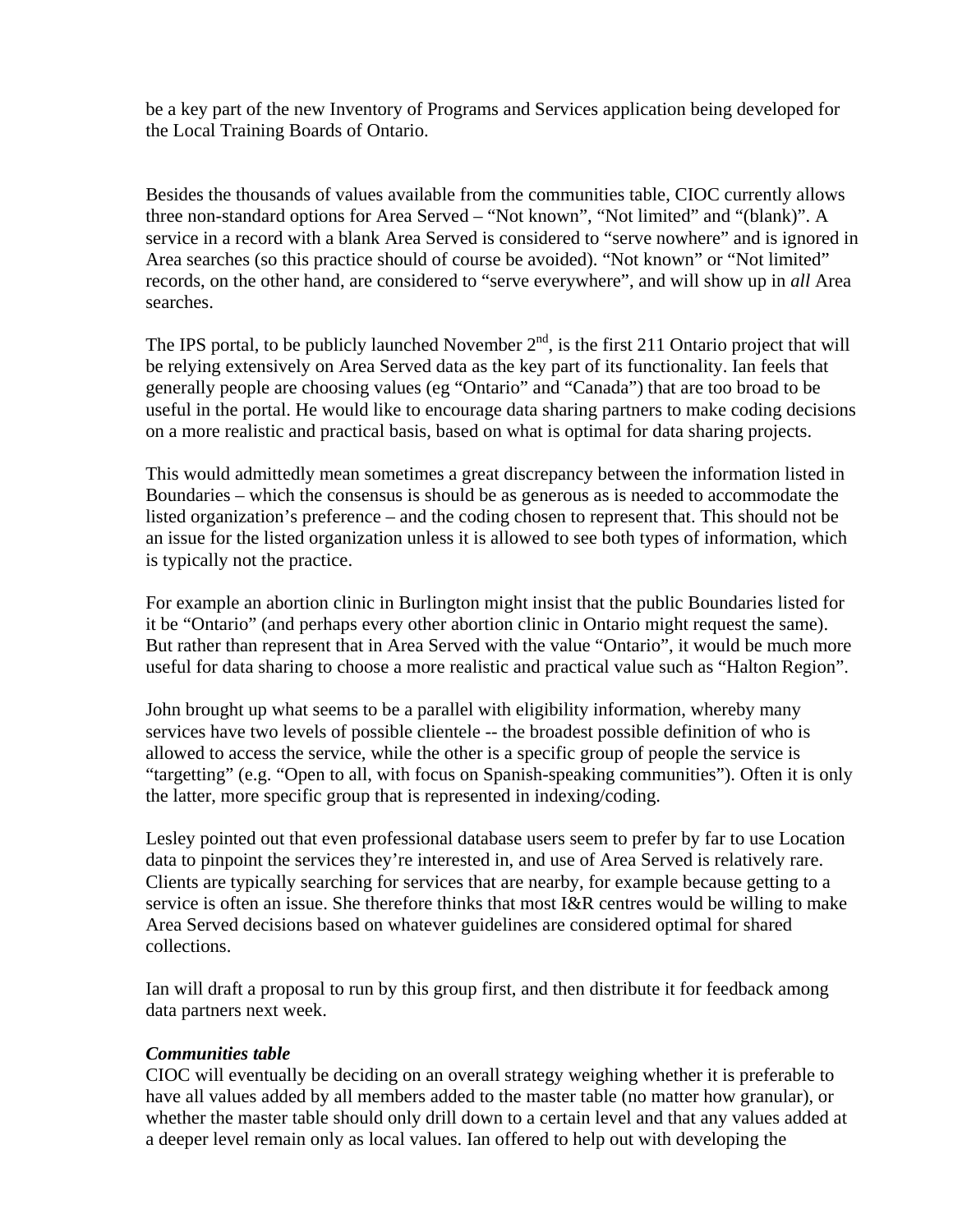communities table as needed, and Ross, Julie and Ian will be part of the CIOC Enhancements group.

## **5. Organization Names**

#### *Legal vs common name*

The question of whether organizations should be listed according to their registered legal name (the classic InformOntario standard) or by the name they commonly use (for example on their stationery and websites) will need to be resolved to assure consistency in data sharing. The increased public visibility of I&R databases has resulted in some centres moving to listing the name most familiar to the public.

A poll of those on the call revealed about a 50/50 split in practice, although all allow some flexibility on this point -- including, for example, adding a well-known acronym at the end of a formal name, as in "Affiliated Services for Children and Youth (ASCY)" in Hamilton.

Businesses are sometimes legally numbered corporations, and CIOC recently added a "Legal Name" field to the software specifically for this. It is part of default searching (as are Alternate Names and Former Names), so a search for either legal name or common name will locate the same records. Julie suggested that perhaps CIOC members could even have an option to display "Legal Name" as the organization name if that is their preference.

John will bring forward a recommendation for further discussion.

### *Name authority*

It seems that the new version of this document should include:

- General guidelines for selecting how an organization should be listed (with examples)
- Specific listings (probably several dozen) of the verified and approved names of organizations that have sites throughout all or much of Ontario (the Red Cross, for example).
- General guidelines for how government bodies and programs should be listed (with examples for all levels of government)
- Tentatively, no specific listings for government ministry names, etc, if links to federal and provincial web sites conveniently listing these can be offered instead.

Barb has pointed out that (although very few people have ever seen it!), the Name Authority is an existing InformOntario standard and would have to be officially rescinded if we wanted to merge it in with a general data manual. The consensus at this point, though, is that it would be useful to maintain as a separate document.

### *Government listings*

Consensus that everyone prefers and is generally fine with the common practice of usually omitting "City of", "Regional Municipality of", "Province of" etc when listing levels of government, e.g.

ORG1: Brampton. Works and Transportation Department